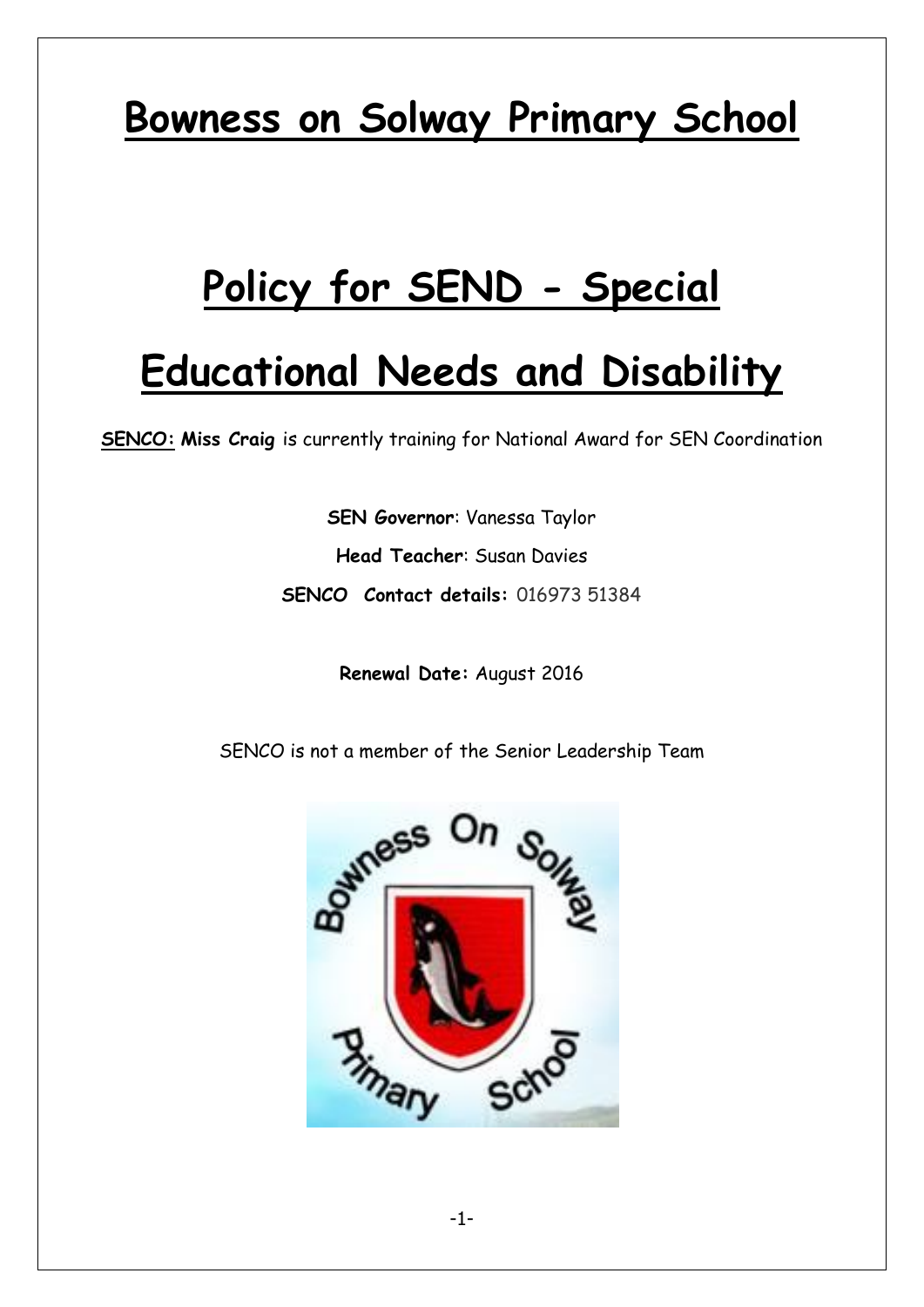## **Contents Page**

- **Section 1-** Introduction
- **Section 2-**How are we going to achieve our aims?
- **Section 3** How do we identify SEN?
- **Section 4-** A Graduated Response (Step-by step guide)
- **Section 5-** Criteria for exiting the SEN register
- **Section 6** Supporting Pupils and Families
- **Section 7-** Supporting pupils at school with medical conditions
- **Section 8-** Monitoring and Evaluation of SEND
- **Section 9-** Training and Resources
- **Section 10-** Roles and Responsibilities
- **Section 11-** Storing and Managing Information
- **Section 12-** Reviewing the policy
- **Section 13-** Accessibility
- **Section 14-** Dealing with complaints
- **Section 15-** Bullying
- **Section 16-** Appendices

Appendix 1- SEN information report Appendix 2- Cause for concern referral form Appendix 3- Additional Links to support a Parent Appendix 4- Assisting Children with Medical Needs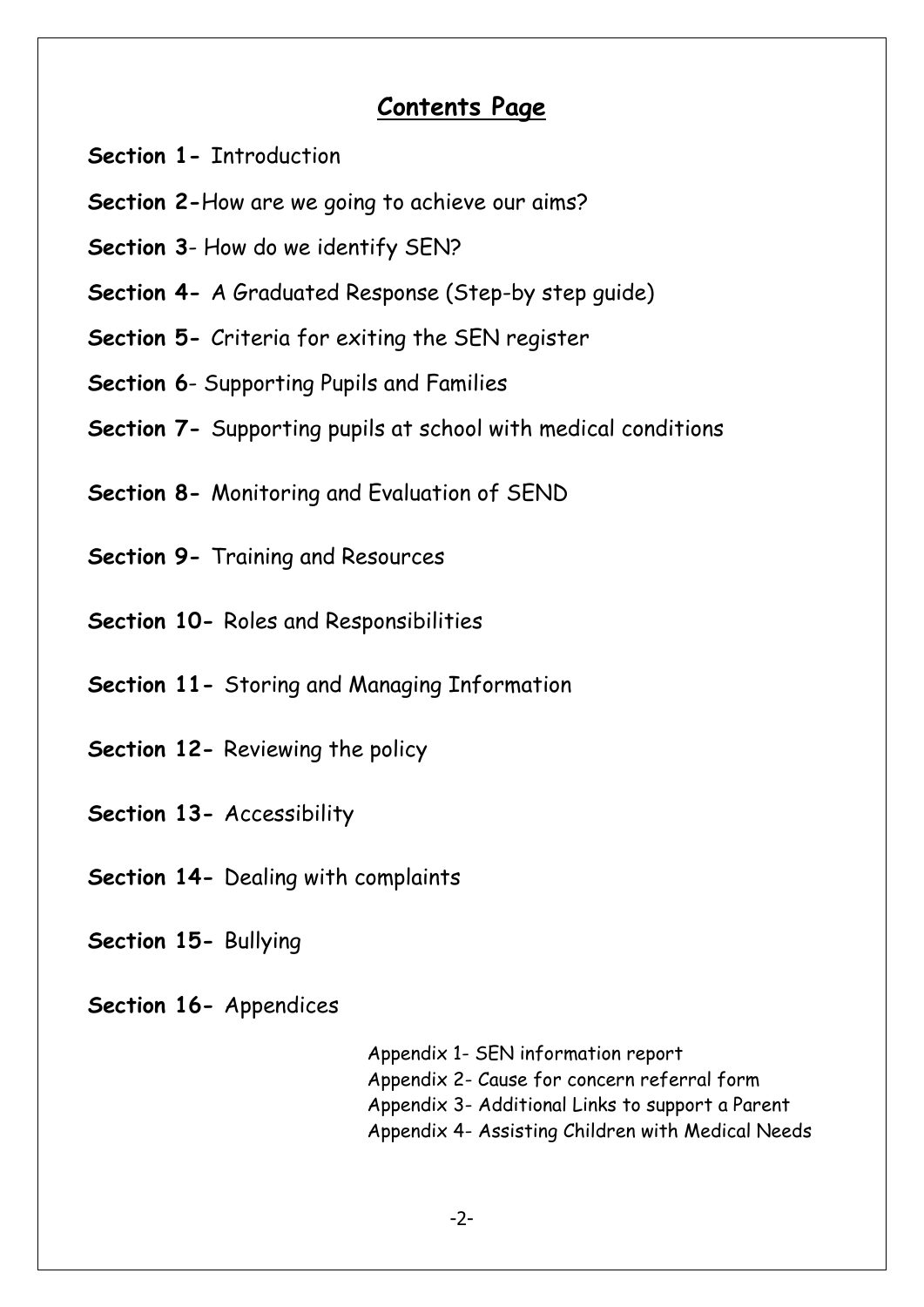**The SEND- Special Educational Needs and Disabilities**

**policy is accessible both through the school website and upon request from** 

**school.**

**Please also refer to our other policies: Inclusion, Dealing with Complaints, Gifted** 

**and Talented and Accessibility Policy also available on the schools' website or** 

#### **upon request.**

**This SEN Policy works alongside The Local Offer**

For the purposes of this policy SEND does not cover gifted and talented children which is dealt with by a separate policy. The Gifted and Talented Policy can be downloaded from the school website or for a hardcopy please contact Miss Craig or Mrs Cozens.

## **Section 1: Introduction**

*This policy was developed by Miss Craig and Ms Davies and then shared with staff as well as the Curriculum Governing Body. The amended Policy was then shared with the Governing Body.*

#### **What does Special Educational Needs mean?**

Children have special educational needs if they have a learning difficulty or a disability which calls for special educational provision to be made for them.

'A child of compulsory school age or a young person has a learning difficulty or disability if he or she: • has a significantly greater difficulty in learning than the majority of others of the same age. • has a disability which prevents or hinders him or her from making use of facilities of a kind generally provided for others of the same age in mainstream schools or mainstream post-16 institutions.' **Code of Practice 2014**

Children are not regarded as having a learning difficulty just because the language of their home is different to the language in which they are taught.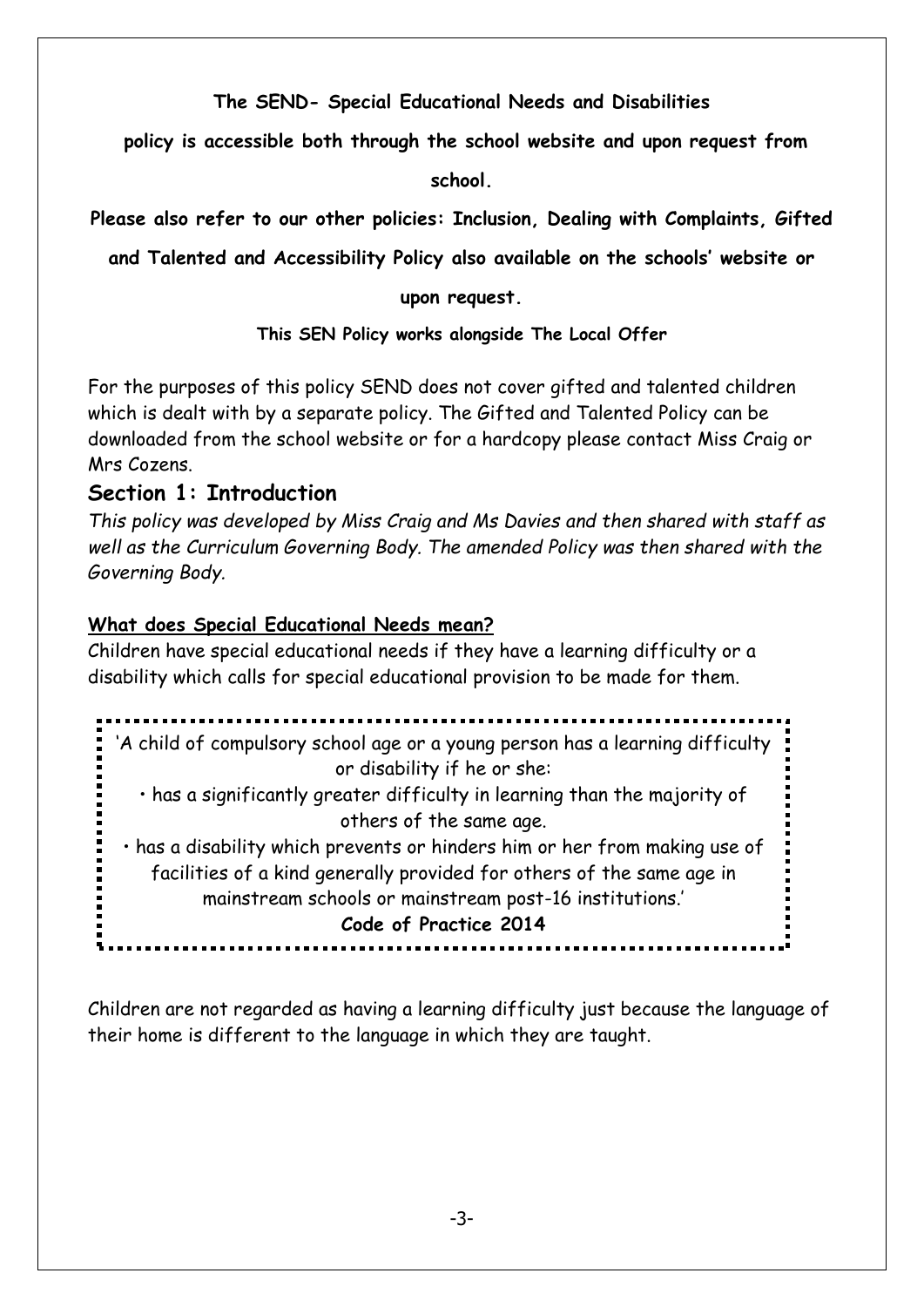**Aims** We aim to raise the ambitions of and expectations for all pupils with SEND, we provide a focus on outcomes for children and young people. **We also aim to:** - Provide a school environment where all pupils have the opportunity to feel valued, to experience success and develop self-esteem. - Ensure all pupils have equal access to a broad, balanced education that meets their needs. - Identify pupils with special educational needs as early as possible. - Encourage pupils to be involved in their learning. - Ensure parents are informed and encourage involvement in communication about their child's special educational needs.

# **Section 2: How are we going to achieve our aims?**

We provide a broad and balanced curriculum for all children, which is differentiated to meet individual needs and abilities. Differentiation means to adjust activities to cater for different learning styles, interests and levels of thinking.

Teachers take into account in their planning a student's special educational needs and disabilities and the provision needed to enable them to take part successfully in all aspects of school life.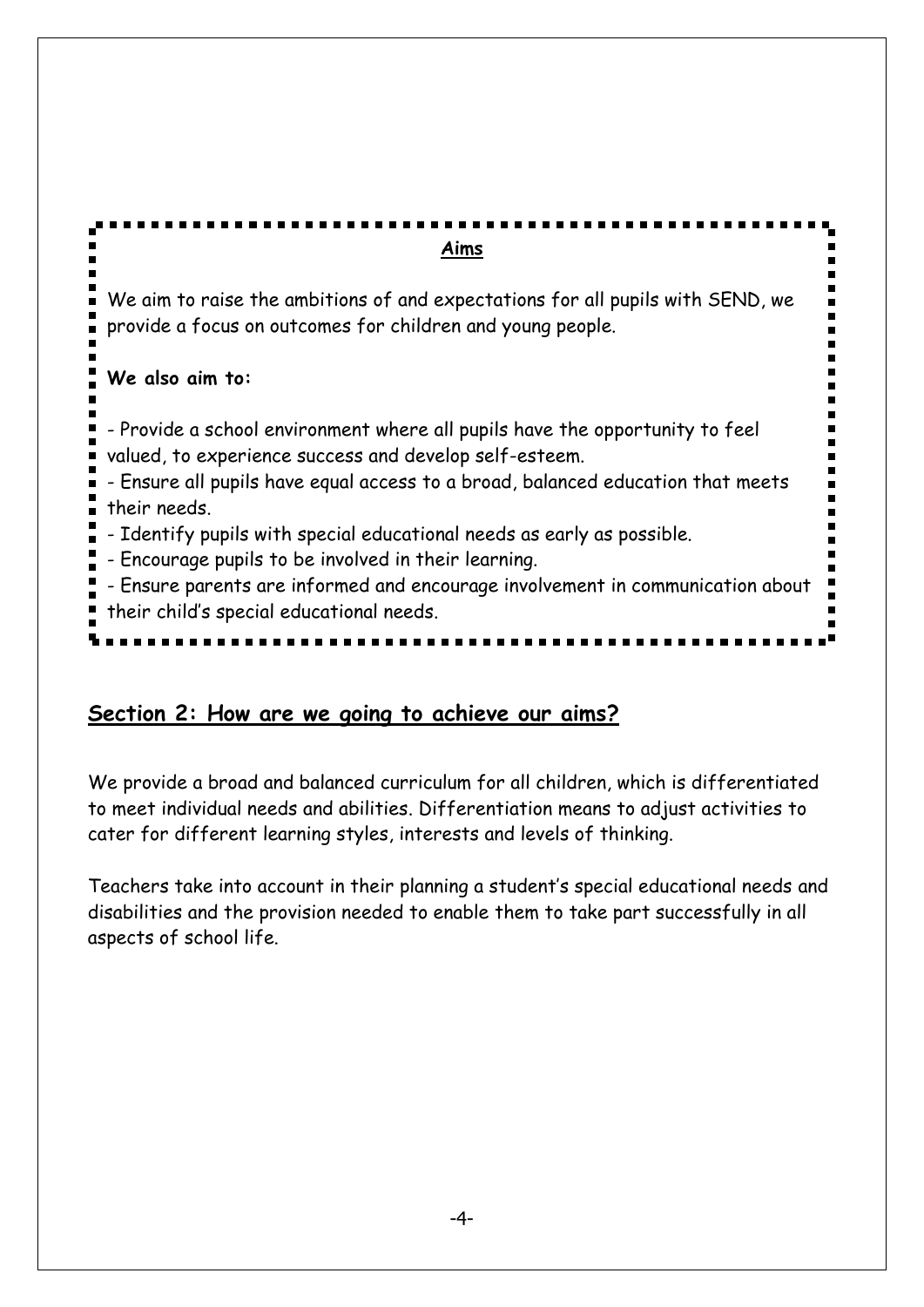# **Section 3: How do we identify SEN?**

We identify the needs of pupils by considering the needs of the whole child which will include not just the special educational needs of the child or young person. On a daily basis the dedicated team discuss the progress of children. Below are triggers that indicate children would need more than the everyday differentiation that is already in place.

The Code of Practice describes four broad categories of need:

- **Communication and Interaction**
- **Cognition and Learning**
- **Social, mental and emotional health**
- **Sensory and /or physical.**

Staff monitor concerns for a maximum of a half term and then additional support would be arranged to support the child. Your child's class teacher would discuss concerns with the parents (and children where appropriate) and together decide the next steps for the child and others involved. Should you wish to discuss any concerns then please contact your child's class teacher or Miss Craig, the school SENCO.

#### **Other factors may impact learning but are not considered to be SEND;**

- Disability ( the Code of Practice outlines the "reasonable adjustment " duty for all settings and schools provided under current Disability Equality legislation – these alone do not constitute SEN)
- Attendance and Punctuality
- Health and Welfare
- EAL (English as an Additional Language)
- Being in receipt of Pupil Premium Grant
- Being a Looked After Child
- Being a child of Serviceman/woman
- Behaviour as a need will no longer be an acceptable way of describing SEND.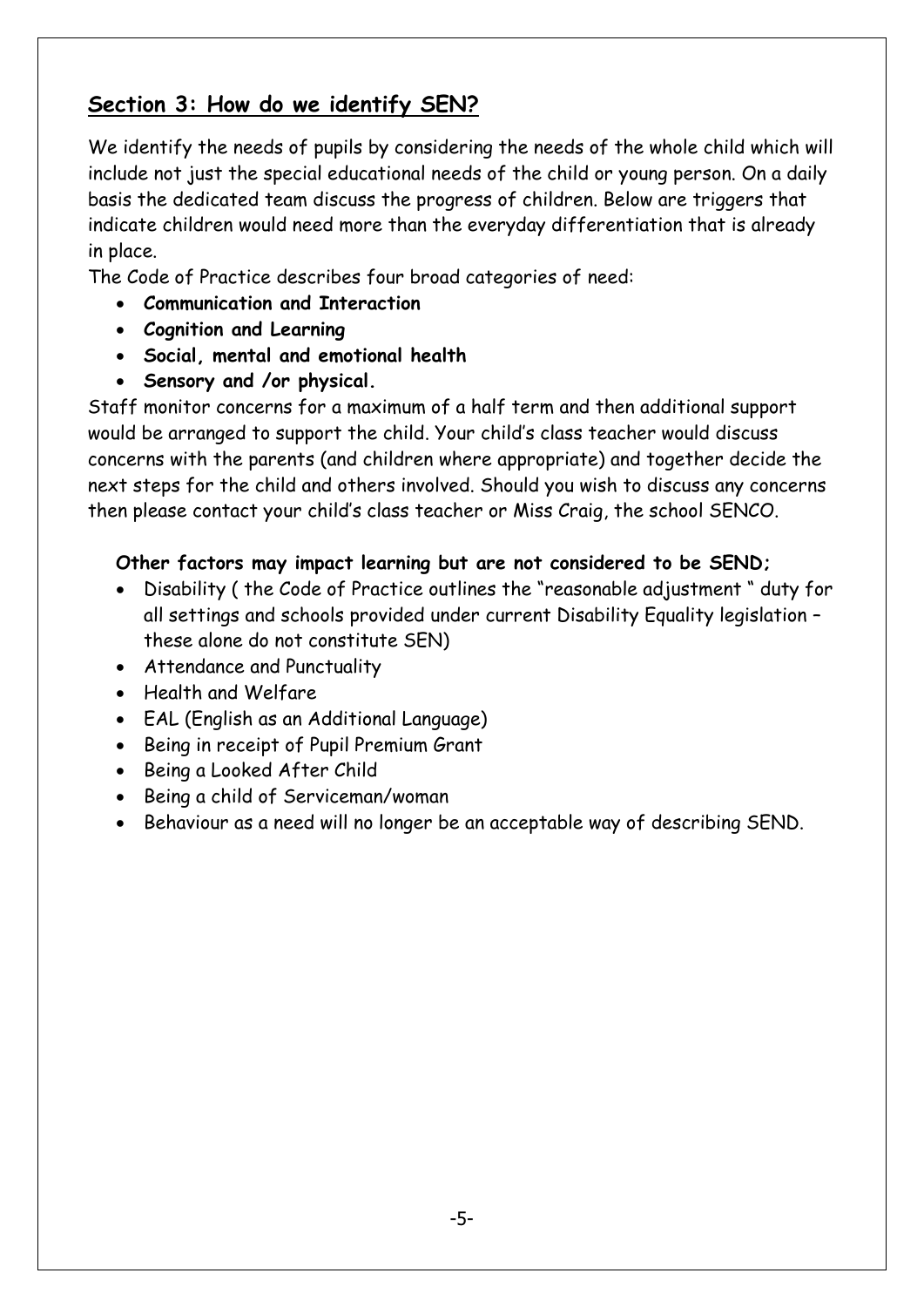# **Section 4: A Graduated Response**

This section describes the 'step- by- step' process that allows us to identify and manage children with SEND.

| Differentiation    | The teacher plans for the activities to be given to the pupils at the<br>appropriate level of need for success and progress to be achieved. |
|--------------------|---------------------------------------------------------------------------------------------------------------------------------------------|
| Cause for          | Those that are under achieving but will make progress with some provision                                                                   |
| Concern            | in/out class.                                                                                                                               |
| <b>SEN Support</b> | A child receives additional support in class and/or in intervention groups. A                                                               |
| Passport           | passport will be created by the class teacher and then shared with the                                                                      |
|                    | parents and SENCO.                                                                                                                          |
| <b>SEN Support</b> | Outside agencies are consulted and support the school in allocating                                                                         |
| Passport Plus      | resources                                                                                                                                   |
| <b>EHCP</b>        | A child receives specific support in class funded by the Local Authority.                                                                   |

#### **SEN Support**

School Action and School Action Plus will be replaced by SEN support: a graduated approach to identifying and meeting SEN, with schools working with parents in identifying needs, deciding outcomes, planning provision and seeking expertise at whatever point it is needed. Staff adopt a cycle of assessment, planning, carrying our additional activities i.e. interventions and then reviewing their actions in increasing detail and with increasing frequency, to identify the best way of securing good progress in individual children.

#### **Assess**

The class teacher and the SENCO should discuss the pupil's needs and the views of the child and parent and acknowledge the gaps in their understanding/learning and needs for some extra support to help them make the best possible progress. The teacher will have completed a Cause for Concern form in relation to the areas of need. (See Appendix 2 Cause for Concern Referral form).

#### **Plan**

Parents will be invited into school or a discussion will take place over the phone to discuss the next steps for the child and the child will be placed onto the SEN register. The class teacher and the SENCO should agree, in consultation with the parent and the pupil, the adjustments, interventions and support to be put in place, as well as the expected impact on progress, along with a clear date for review.

All teachers and support staff who work with the pupil should be made aware of their targets.

#### **Do**

Every child within a class remains the responsibility of the class teacher even where interventions or group teaching takes place outside of the classroom area. The SENCO will work together with staff and oversee interventions or programmes agreed as part of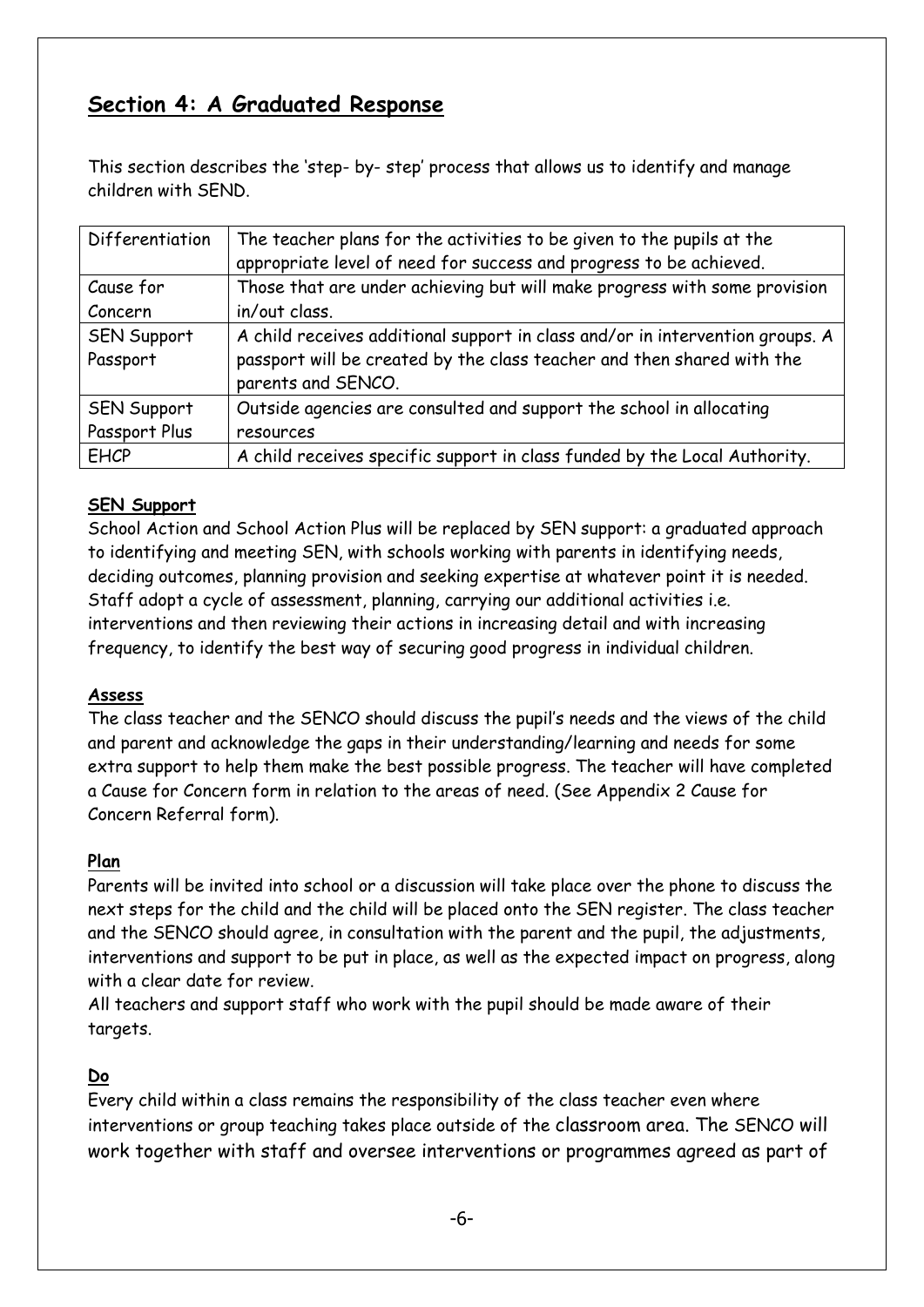SEN support. The SENCO will support the team in assessing the child's response to the action taken and advising on the effective implementation of support. **Review**

Discussions take place between the SENCO and all staff working with children on the SEN Register; the meetings take place half termly in an informal way and at least on a termly basis in more detail. Information will then be shared to Parents' by the SENCO and class teacher. These discussions allow for time to reflect on the impact and quality of support and interventions to be reviewed in relation to progress.

As part of the review of the outcomes further training for staff will be carried out as required.

#### **We adopt a Quality First Teaching approach For your child this would mean:**

- That the teacher had the highest possible expectations for your child and all pupils in their class.
- That all teaching is based on building on what your child already knows, can do and can understand.
- At times the teacher may direct the class based Teaching Assistant to work with your child as part of normal working practice.
- Different ways of teaching are in place so that your child is fully involved in learning in class. This may involve things like using more practical learning.
- Specific strategies (which may be suggested by the SENCO or outside agencies) are in place to support your child to learn.
- All children in school should be getting this as part of excellent classroom, practice when needed.
- There might arise opportunities for specific group work in a smaller group of children. This group, which can be referred to as an intervention group, may be run in the classroom or in a different part of the building. This may be run by a teacher or most often a Teaching Assistant who has had training to run these groups.

# **Section 4: Managing children on the SEND register**

If a child has been identified by the class teacher as needing some extra support in school then the class teacher will put some measures in place to support your child. We have a central register of all children with SEND. This is to ensure that all children receive the appropriate provision and this is closely monitored by the SENCO. A child is registered for SEN when they have been raised as a concern after they have been through the graduated approach and reached the Plan stage. Parents, carers and the child are fully involved at every stage.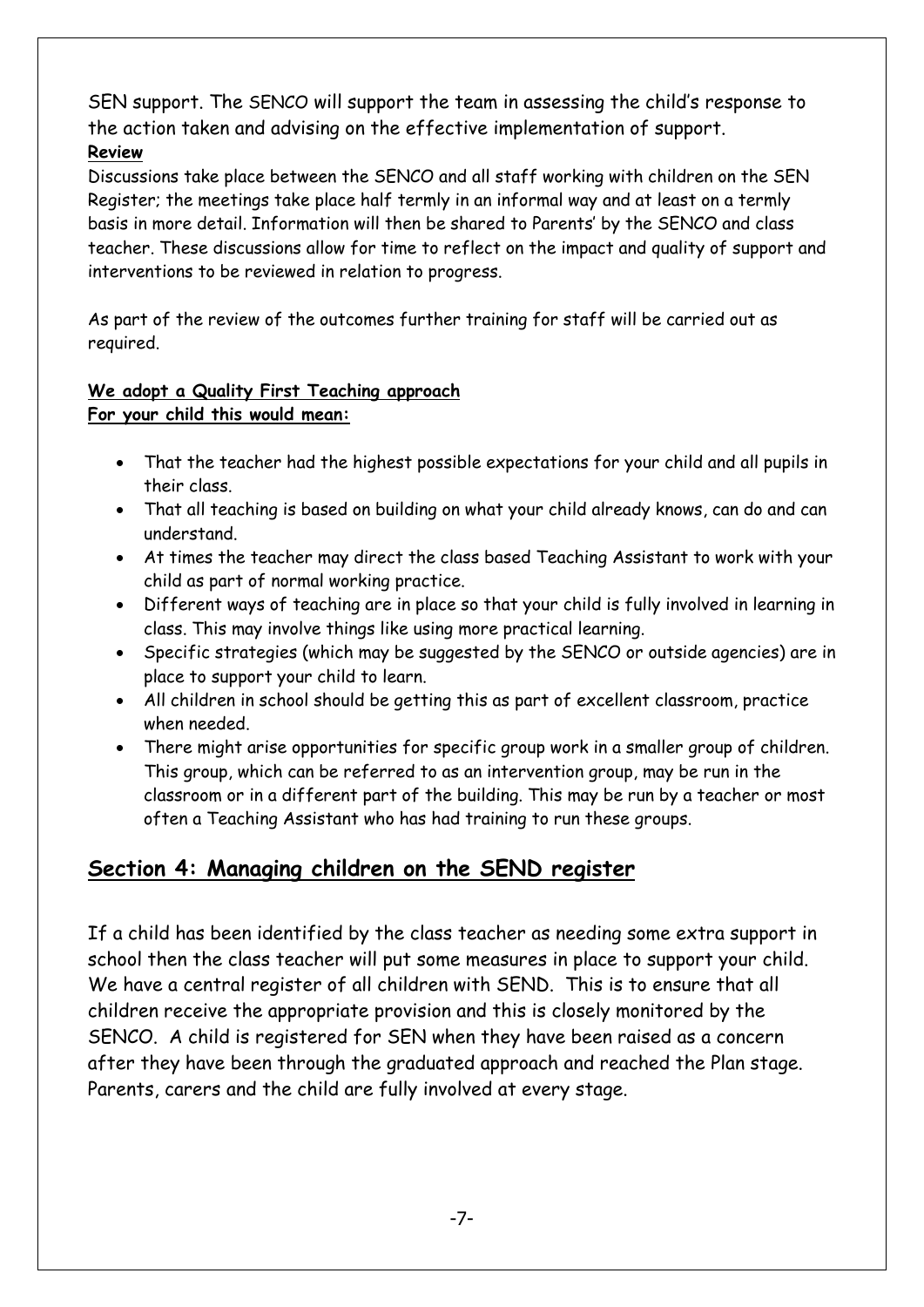#### **1. Passport**

For your child this would initially mean:

- He/she will engage in group sessions with specific targets to help him/her to make progress.
- A teaching assistant is likely to run these small group sessions using the teacher's plan.
- This type of support is available for any child who has specific gaps in their understanding of a subject/area of learning.
- The class teacher has responsibility to update, review and collect evidence for each child within their class in relation to the outcomes.
- In some cases, outside agencies may also need to be contacted for example a Speech and Language Therapist. Any concerns raised by a parent will be respected and taken seriously. Where professionals are not already working with school staff the SENCO should contact them after gaining consent from the parent of the child.

#### **2. Passport Plus**

Although we have a variety of expertise on the team, where necessary, increasing specialist expertise should be brought in to help with the difficulties that a child may be experiencing.

Passport Plus means they have been identified by the SENCO as needing some extra specialist support in school from a professional outside the school. This may be from: Local Authority central services such as the Speech and Language therapy Service. For your child this would mean:

Your child will have been identified by the class teacher or SENCO (or you will have raised your own concerns) as needing more specialist input instead of or in addition to quality first teaching and intervention groups.

You will be invited into school to discuss your child's progress and help plan possible ways forward. Where a visit can't be arrangement the discussion could take place over the phone.

You will be asked to give your permission for the school to refer your child to a specialist professional e.g. a Speech and Language Therapist or Educational Psychologist. This will help the school and parents understand the child's particular needs betters and be able to support them better in school and at home. The specialist professional will work with your child to understand their needs and make recommendations, which may include: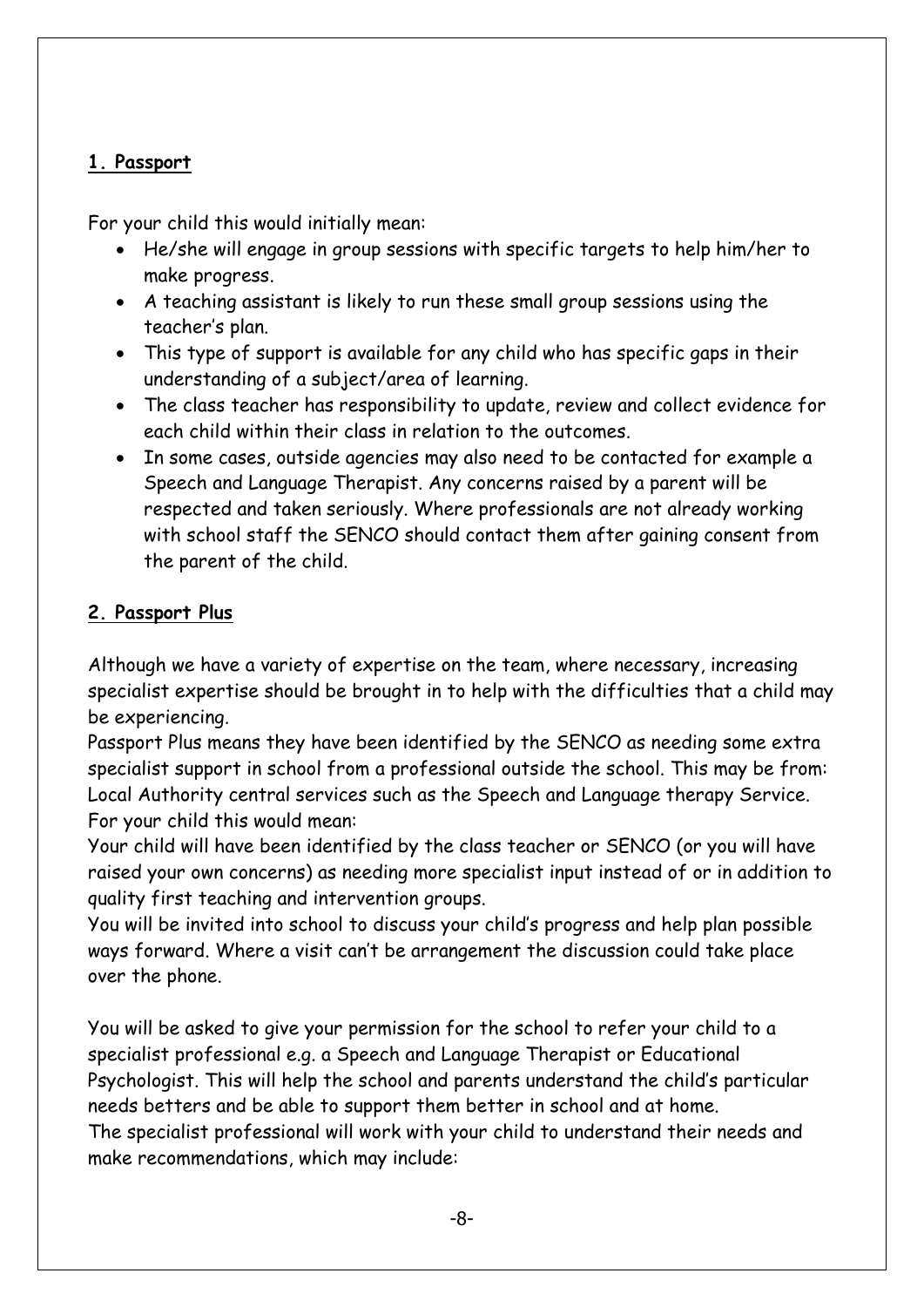- Making changes to the way your child is supported in class e.g. some individual support or changing some aspects of teaching to support them better.
- Support to set better targets which will include their specific expertise.
- A group run by school staff under the guidance of the outside professional e.g. a social skills group.
- A group or individual based work with and outside agency.

The school may suggest that your child needs some individual support in school. They will tell you how the support will be used and what strategies will be put in place. This type of support is available for children with specific barriers to learning that cannot be overcome through Quality First Teaching and intervention groups.

## **3. Education, Heath and Care Plan (EHCP)**

The Education, Health and Care Plan is a new approach compared with the previous approach of a Statement of Special Educational Needs or an Education. In instances where children have more complex need such as having an Education and Health Care Plan the school will draw upon more specialised assessments from the appropriate professionals.

This means your child will have been identified by the class teacher or SENCO as needing a particularly high level of support or small group teaching. Usually your child will also need support from professional outside the school.

The school (or you) can request that the Local Authority carry out a statutory assessment of your child's needs. This is a legal process which sets out the amount of support that will be provided for your child.

After the school have sent in the request to the Local Authority (with a lot of information about your child, and from the Parent), they will decide whether they think your child's needs, seem complex enough to need a statutory assessment. If this is the case they will ask you and all the professionals involved with your child to write a report outlining your child's needs. If they do not think your child needs this, they will ask the school to continue with the support at Passport Plus

After the reports have all been sent to the Local Authority (LA), the LA will then decide if your child's needs are severe, complex and lifelong and that they need more specified extra support in school to make good progress. If this is the case they will write an Education health Care Plan (EHCP). If this is not the case they will ask the school to continue with the support at Passport Plus and also set up a meeting in school to ensure a plan is in place to ensure your child makes as much progress as possible.

The ECHP will outline the outcomes of individual/small group support your child will receive from the LA and how the support should be used and what strategies must be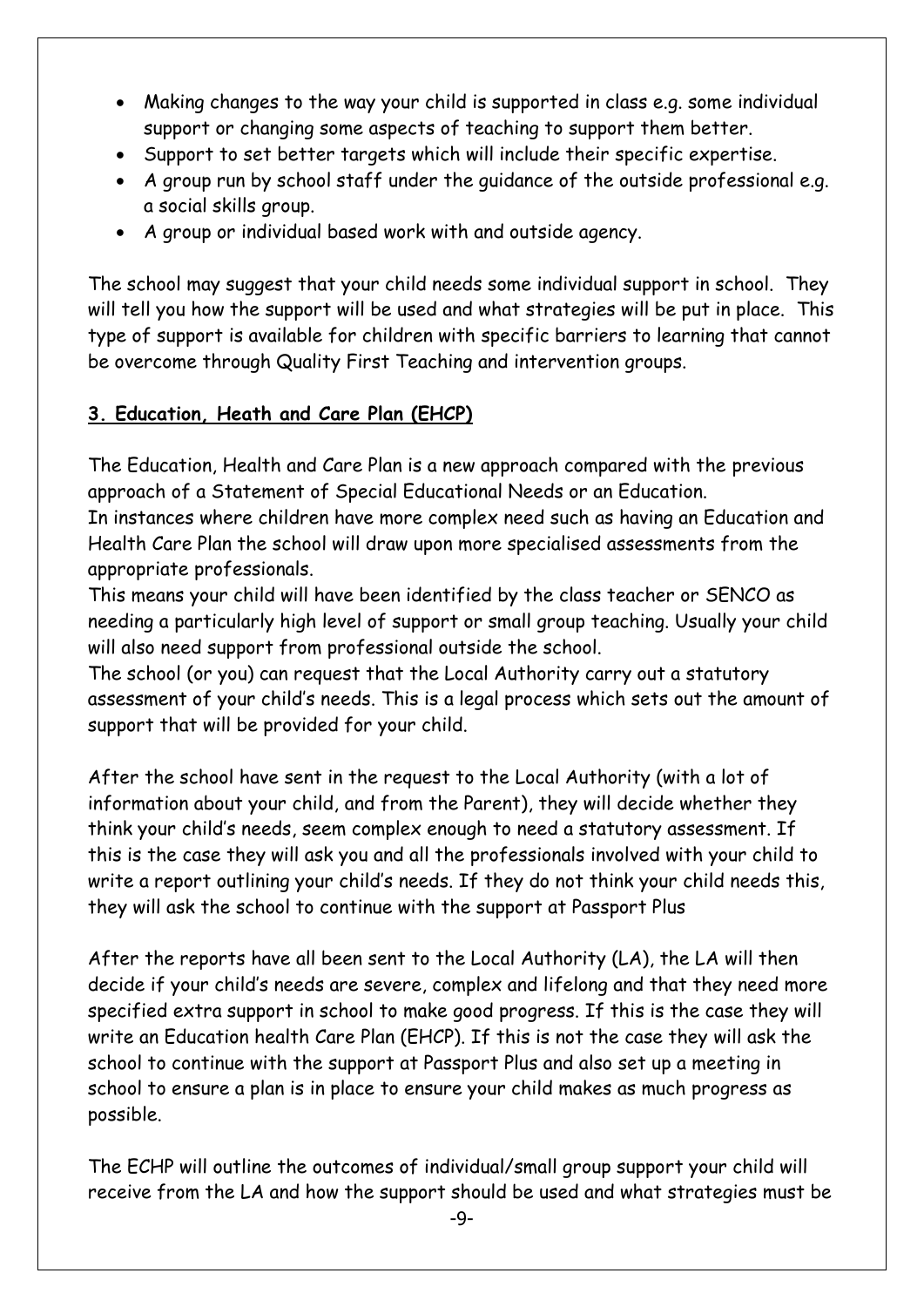put in place. It will also have long and short term goals for your child. The additional adult may be used to support your child with whole class learning, run individual programmers or run small groups including your child.

This type of support is available for children whose learning needs are: Severe, complex and lifelong

Need more than a specified number of hours support in school

#### **Who costs it and how?**

The SENCO and Head teacher work collaboratively to create a Provision Map which explains each intervention, costing and any additional resources that have been purchased.

EHC plans are reviewed at least annually by the Local Authority. The outcome of this may be that the targets are kept the same or the decision may be that the plan is no longer needed as the outcomes have already been achieved.

#### **Section 5: Criteria for exiting the SEN register**

Pupil progress is reviewed each term. Should it be considered that a child has made progress and no longer meets the criteria outlined in the policy, a meeting will be arranged with the child, Parent, Class Teacher and SENCO (other professionals where necessary).

#### **Section 6: Supporting Pupils and Families**

If you have concerns then the first step would be to discuss these with your child's teacher. The class teacher may then suggest a further meeting with the SENCO, Miss Craig to gain further advice.

We support parents/ carers in a variety of different ways.

You will be informed early if we have any concerns.

We will share information with parents through informal conversations and individual meetings.

Review meetings are held in school and parents are invited to discuss progress and to be involved in setting targets with appropriate intervention strategies to help the pupil both in school and at home.

We respect the differing needs of parents.

Please see Appendix 3 Additional support links for Parents.

Our school admission arrangements can be found on our school website.

Transitions are carefully thought out by staff. Visit days for Children and Parents also allow for a smooth transition when starting school. We have links with our local secondary school Nelson Thomlinson and by inviting them into the school before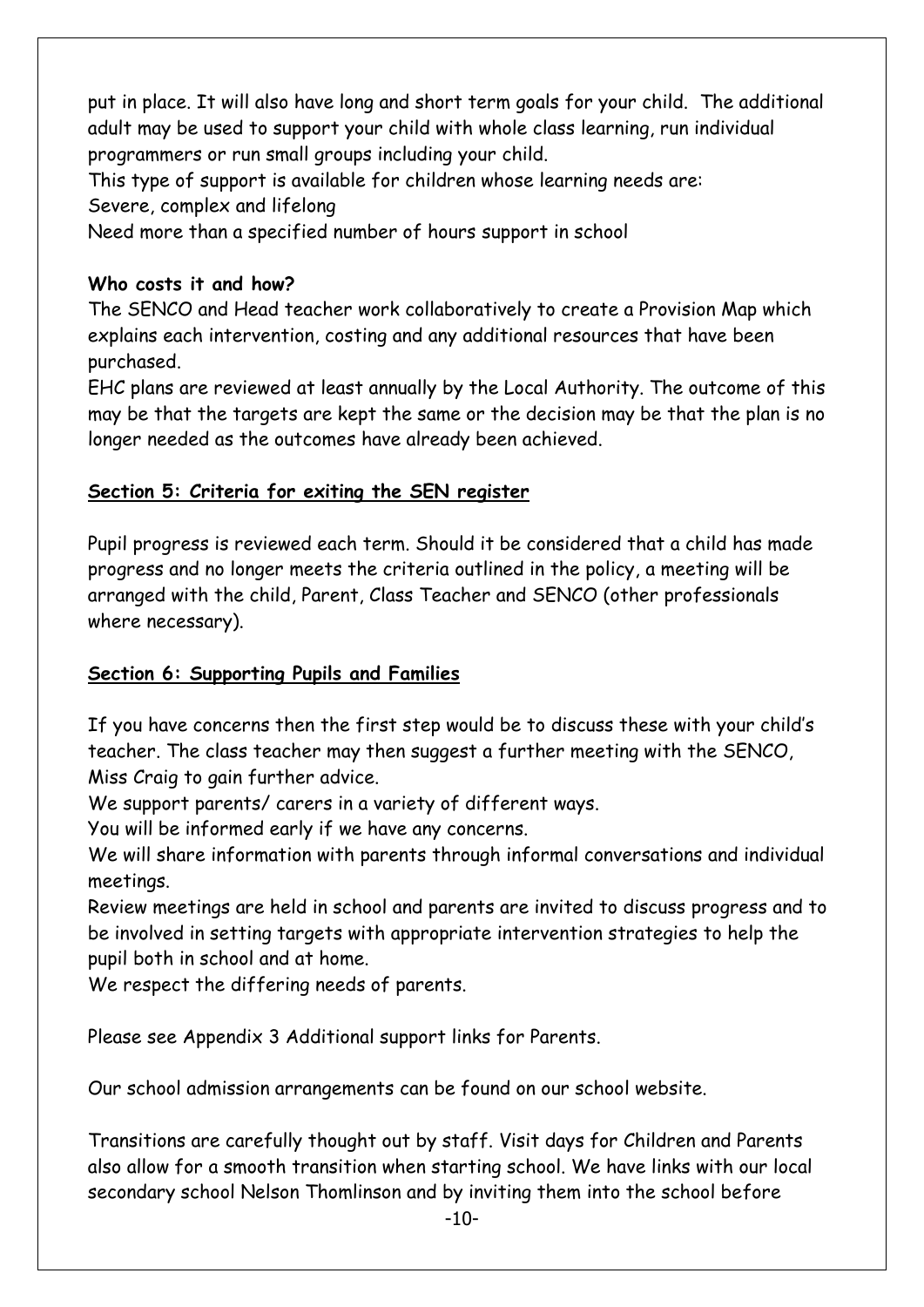children attend secondary allows for them to develop their knowledge and understanding of the needs of children and allows them to plan accordingly.

#### **Section 7: Supporting pupils at school with medical conditions**

**Please see Appendix 4 for our Assisting children with medical conditions.** Pupils with medical needs will be provided with a detailed Health Care Plan, compiled by the school nurse in partnership with parents and if appropriate, the pupil themselves. Staff who administer medicine complete necessary training for this.

## **Section 8: Monitoring and Evaluation of SEND**

We regularly and carefully monitor and evaluate the quality of provision that we offer all pupils. We do this by having regular discussions as a staff, with pupils and parents. The Governors are also kept up to date with SEND through the Full Governers and the Curriculum based meetings. These arrangements promote an active process of continual review and improvement of provision for all pupils

#### **Section 9: Training and Resources**

We have an amount of money that is identified within the overall budget of the school, called the notional SEN budget. The SENCO, headteacher and governing body establish a clear picture of the resources that are available to the school.

In order to maintain and develop the quality of teaching and provision to respond to the strengths and needs of all pupils, all staff are encouraged to undertake training and development. All teachers and support staff undertake induction on taking up a post and this includes a meeting with the SENCO to explain the systems and structures in place around the school's SEND provision and practice and to discuss the needs of individual pupils. The school's SENCO regularly attends the LAs SENCO network meetings in order to keep up to date with local and national updates in SEND. We also work alongside a number of other schools to share and reflect upon practice.

#### **Section 10: Roles and Responsibilities**

Provision for pupils with SEND is the responsibility of all members of staff. The

#### **SENCO**

## **Head Teacher (Ms Davies)**

Responsible for:

 The day to day management of all aspects of the school, this includes the support for children with SEND.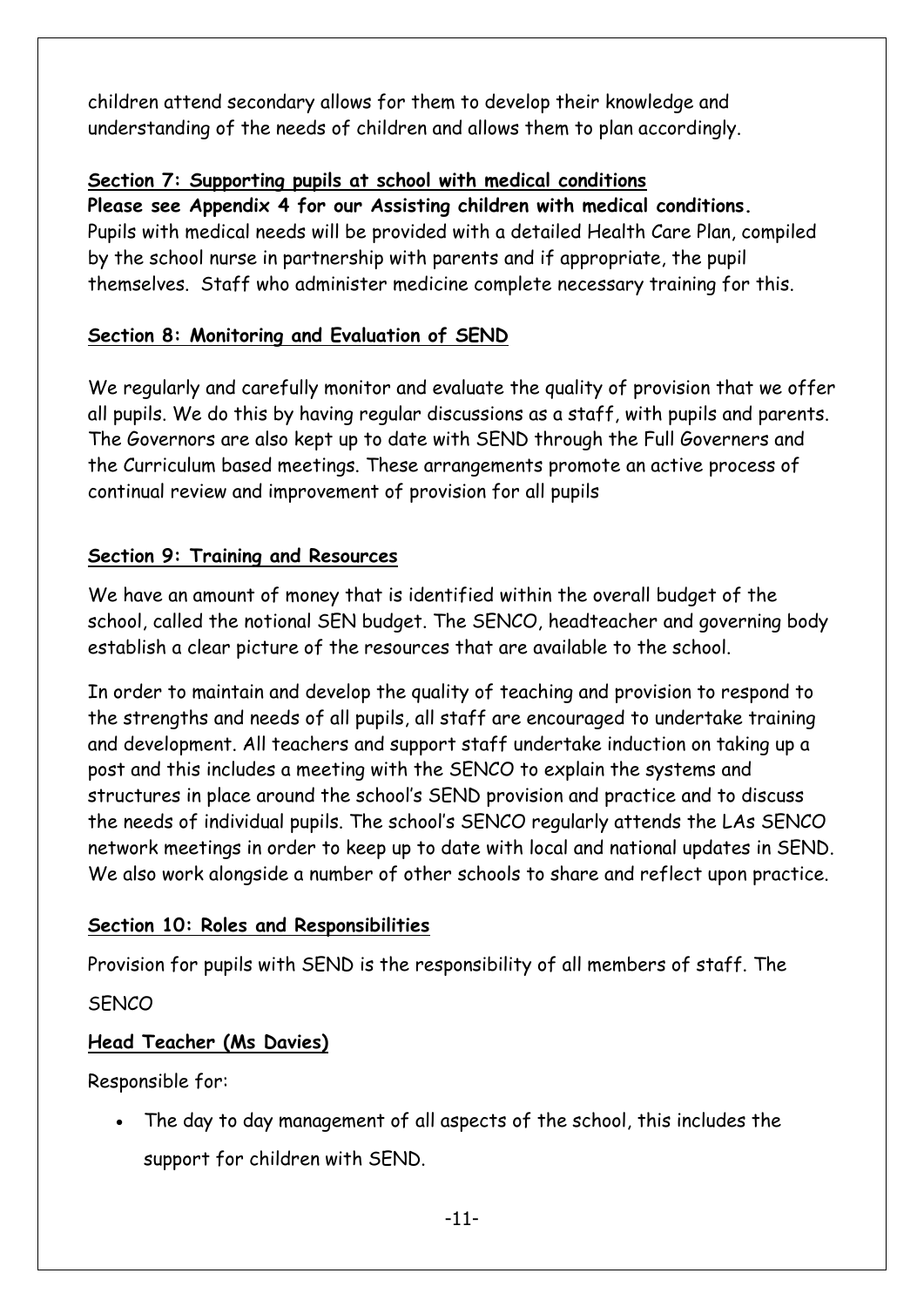- The Head Teacher will give responsibility to the SENCO and the class teachers but is still responsible for ensuring that your child's needs are met.
- The Head Teacher must make sure that the Governing Body is kept up to date about any issues in school relating to SEND.
- Responsible for the overall safeguarding of children within the school.

#### **SENCO (Miss Craig)**

Responsible for:

- Coordinating all the support for children with Special Educational Needs and/or Disabilities (SEND) and developing the school's SEND Policy to make sure all children get a consistent, high quality response to meeting their needs in school.
- Updating the school's SEND register (a system for ensuring all the SEND needs of pupils in this school are known) and making sure that there are excellent records of your child's progress and needs.
- Supporting children, staff and families so that they can help children with additional needs achieve the best progress possible.
- Liaising with Jen Irving as a support link for the school.

Ensuring that Parents' are:

- Involved in supporting their child's learning.
- Kept informed about the support given.
- Involved in reviewing progress.

#### **Head Teacher and SENCO (Ms Davies and Miss Craig)**

Work together to monitor and evaluate the progress of children with additional needs.

#### **SEND Governor (Mrs Vanessa Taylor)**

-12-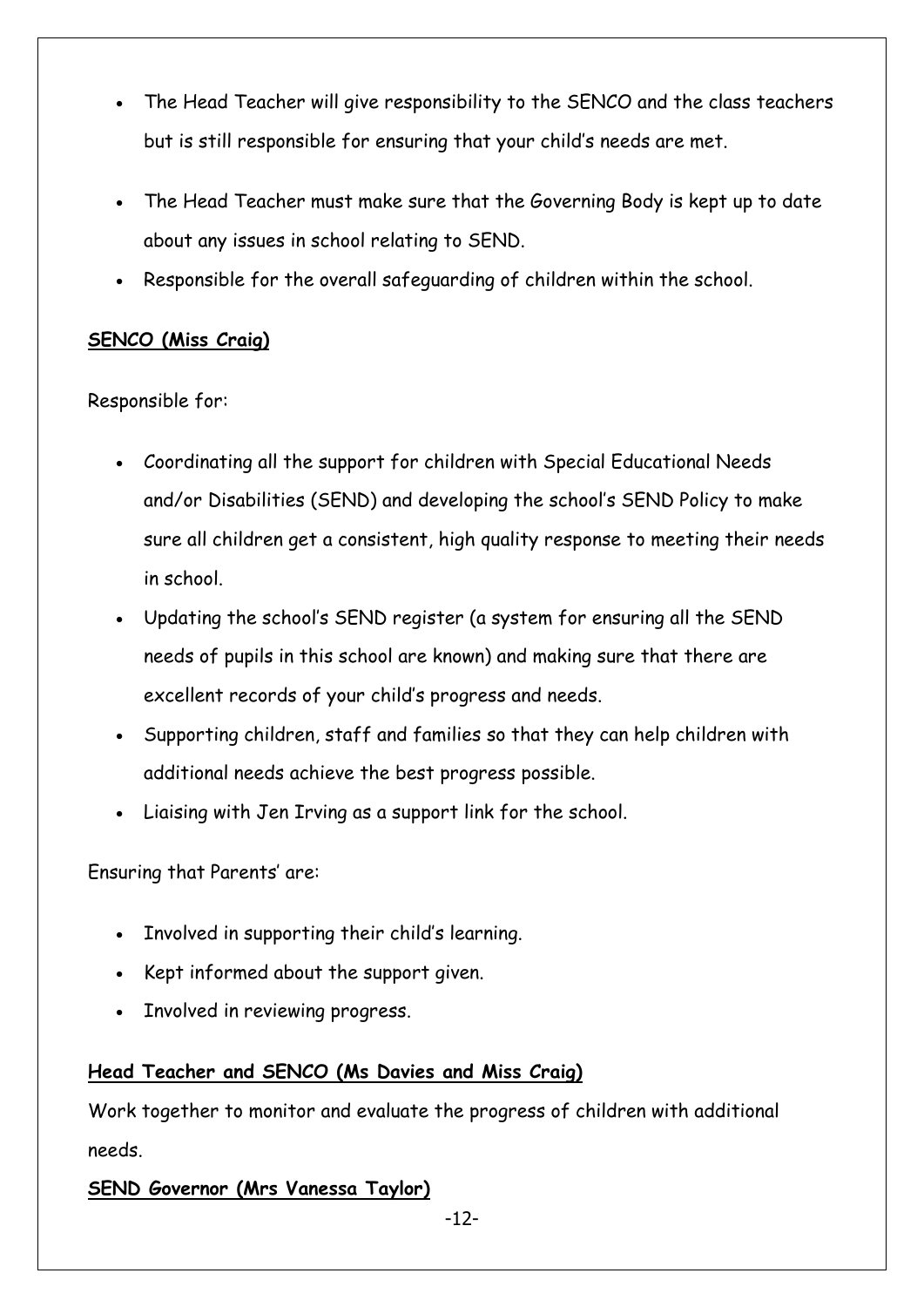Responsible for:

- Making sure that the necessary support is made for any child who attends the school who has SEND.
- To attend training to ensure they are aware of their duties and can fulfil these duties for the children.
- Is aware of the guidance in the Code of Practice relating to SEN and supports the school to secure provision for pupils with SEN. The Governing body reports annually to parents on the school's policy for provision for pupils with SEN.

#### **Class teacher:**

Responsible for:

- Checking on the progress of your child and identifying planning and delivering any additional help your child may need (this could be things like targeted work, additional support) and alerting SENCO to any concerns.
- Preparing an individual learning plan called a Passport or Passport Plus, and sharing and reviewing these with parent's regular intervals through the school year.
- Ensuring that all staff working with your child in school are able to deliver the planned work/programme for your child, so they can achieve the best possible progress. This may involve the use of additional adults, outside specialist help and specially planned work and resources.
- Ensuring that the school's SEND Policy is followed in their classroom and for all the pupils they teach with any additional needs.

#### **Teaching Assistants:**

- Be aware of the school's SEN Policy
- Liaise with class teacher and SENCO about individual children
- Record progress of the children as required by the class teacher, SENCO or other professionals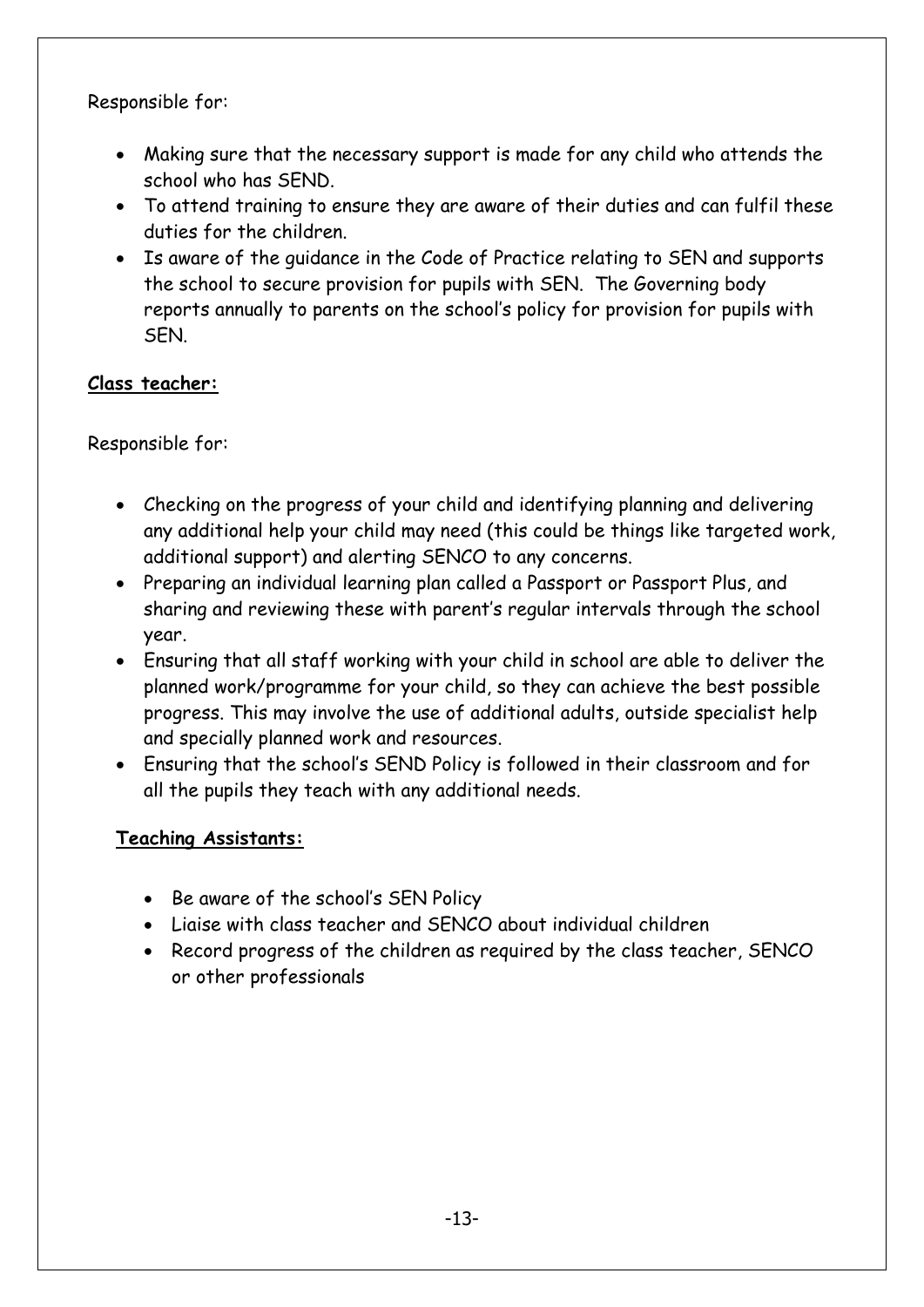#### **Section 11: Storing and Managing Information**

Each class has an SEN file which is accessible to all working in that class and those in charge of monitoring, i.e. SENCO and head teacher. These files are kept in the Head Teacher's office.

The SEN File includes:

- SEN Register
- A copy of the Local Offer
- Provision Map- List of interventions that take place and who leads them.
- Paperwork sent from outside agencies
- Copies of Individual Plans (Passports, Passport Plus and EHCPs)

#### **Section 12: Reviewing the policy**

The SEN policy will be reviewed annually by Governors. The Curriculum committee and Teaching staff will be involved in this process.

#### **Section 13: Accessibility**

We have an accessibility plan available upon request.

#### **Section 14: Dealing with complaints**

The School's complaints procedures are available on request. Complaints will be dealt with in line with the Children and Families Act 2014

## **Section 15: Bullying**

We have a Bullying policy that is available upon request.

Signed: …………………………………..

Date: ……………………………………..

Reviewed: September 2014

Amended: January 2015/ March 2015 / September 2015

Review Date: August 2016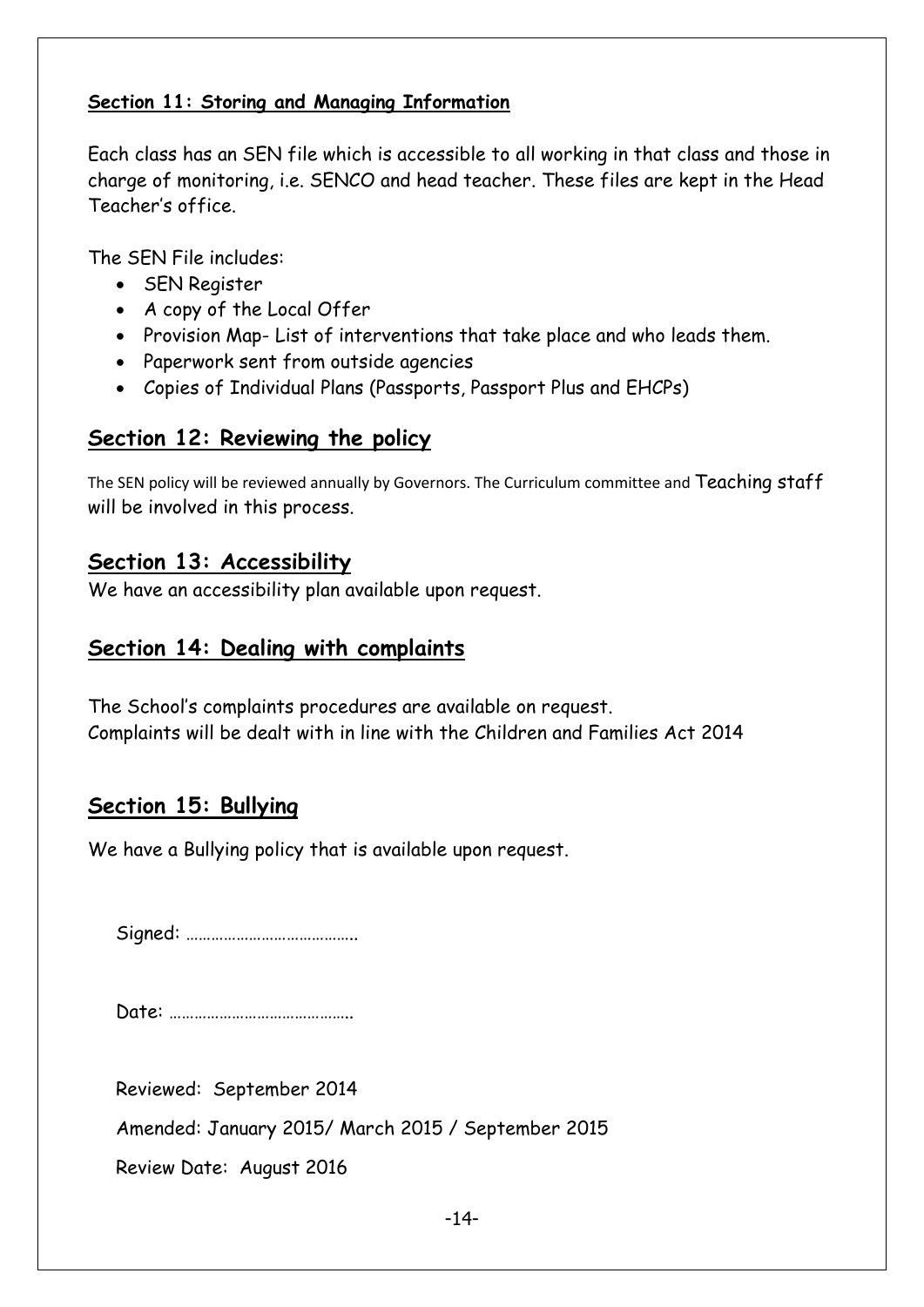# **Section 16: Appendices**

**Appendix 1:** SEN Information Report

**Appendix 2:** Cause for Concern Referral Form

**Appendix 3:** Additional links to support Parents

**Appendix 4:** Assisting Children with Medical Conditions.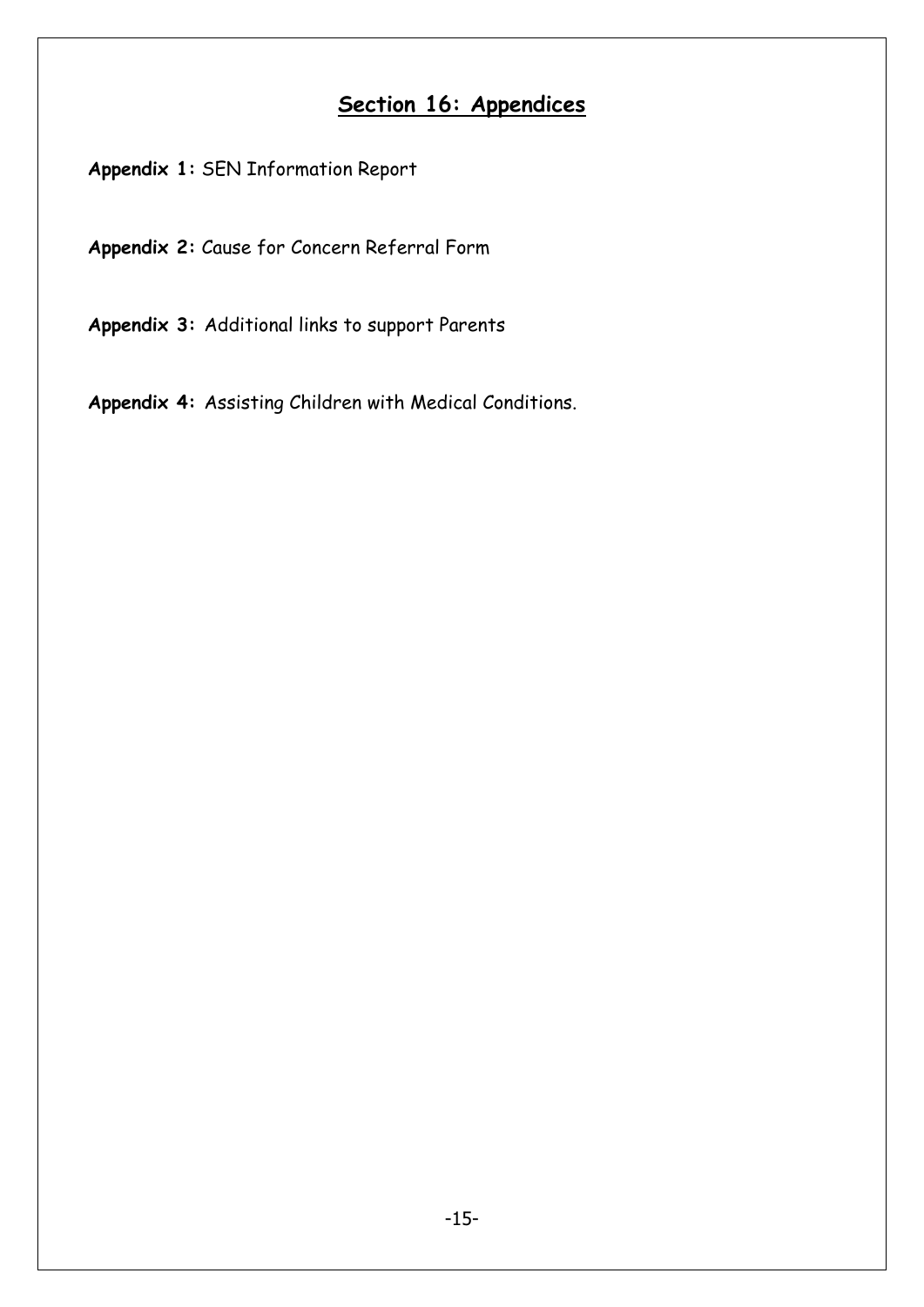**Appendix 1:** SEN Information Report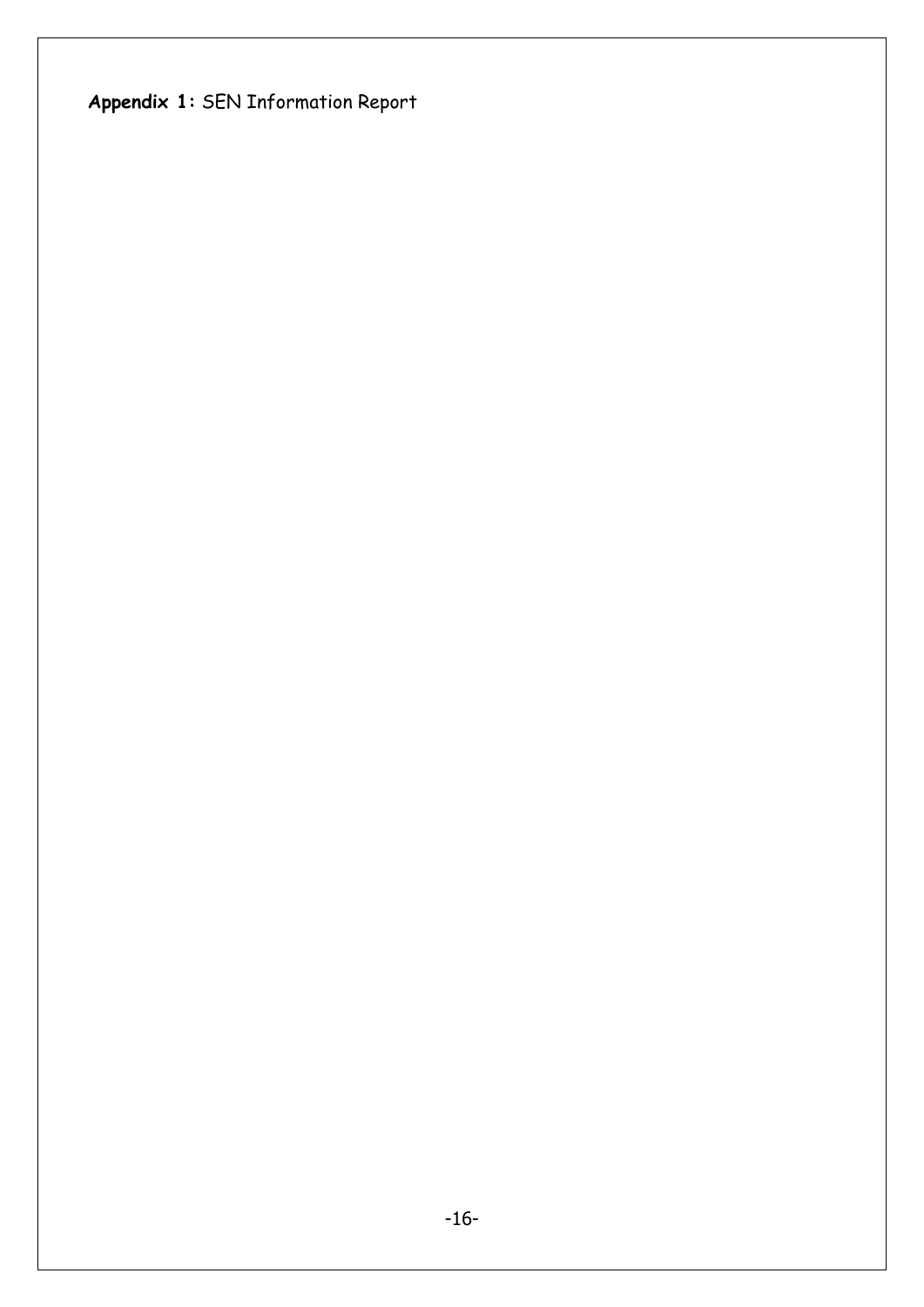**Appendix 2:** Cause for Concern

**SEN Cause for Concern Referral Form**

(Please complete this form with as much detail as possible)

**Name of Pupil\_\_\_\_\_\_\_\_\_\_\_\_\_\_\_\_ Class\_\_\_\_ DoB\_\_\_\_\_\_\_\_\_\_\_**

**1. Please tick which area(s) of SEN is/are of concern for this pupil**

 $\Box$  Cognition and Learning

 $\Box$  Behavioural, Emotional and Social Development

 $\Box$  Communication and Interaction

 $\Box$  Sensory and/or Physical Needs

**2. Briefly explain what difficulties they are experiencing in accessing the curriculum.**

**3. Briefly explain how you have differentiated the work for this pupil.**

**4. Please detail any other factors which might be relevant i.e. recent conversations with parents.**

**Action taken by SENCO:**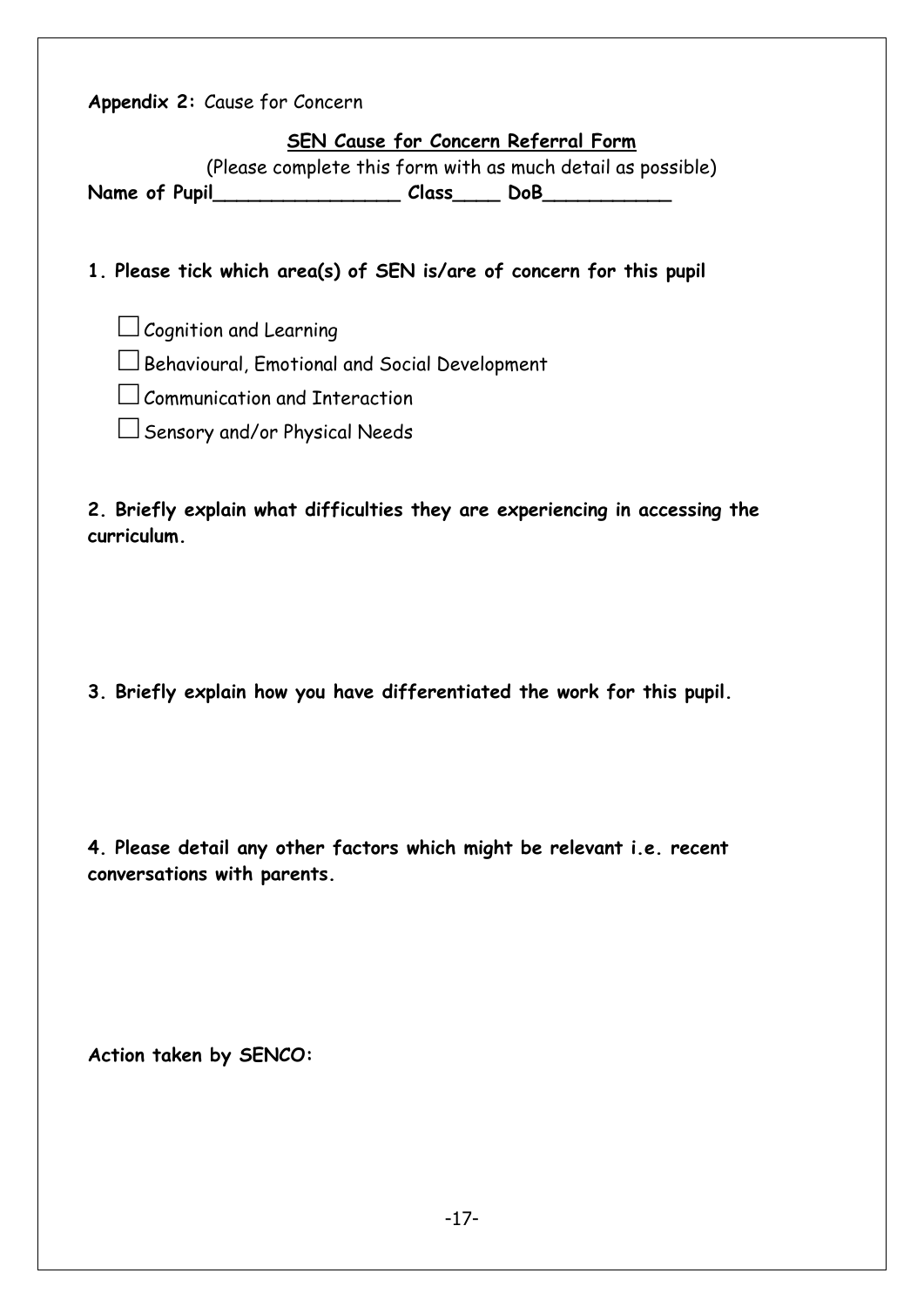**Appendix 3:** Additional links to support Parents

Families are encouraged to seek further advice from the Local Offer which can be located on the Cumbria County Council Website.

<http://search3.openobjects.com/kb5/cumbria/fsd/home.page>

Families looking for additional support can find further information with the following link.

[http://www.cumbria.gov.uk/childrensservices/childrenandfamilies/childandfamilysupp](http://www.cumbria.gov.uk/childrensservices/childrenandfamilies/childandfamilysupportteams.asp) [ortteams.asp](http://www.cumbria.gov.uk/childrensservices/childrenandfamilies/childandfamilysupportteams.asp)

Our school admission arrangements can be found on our school website.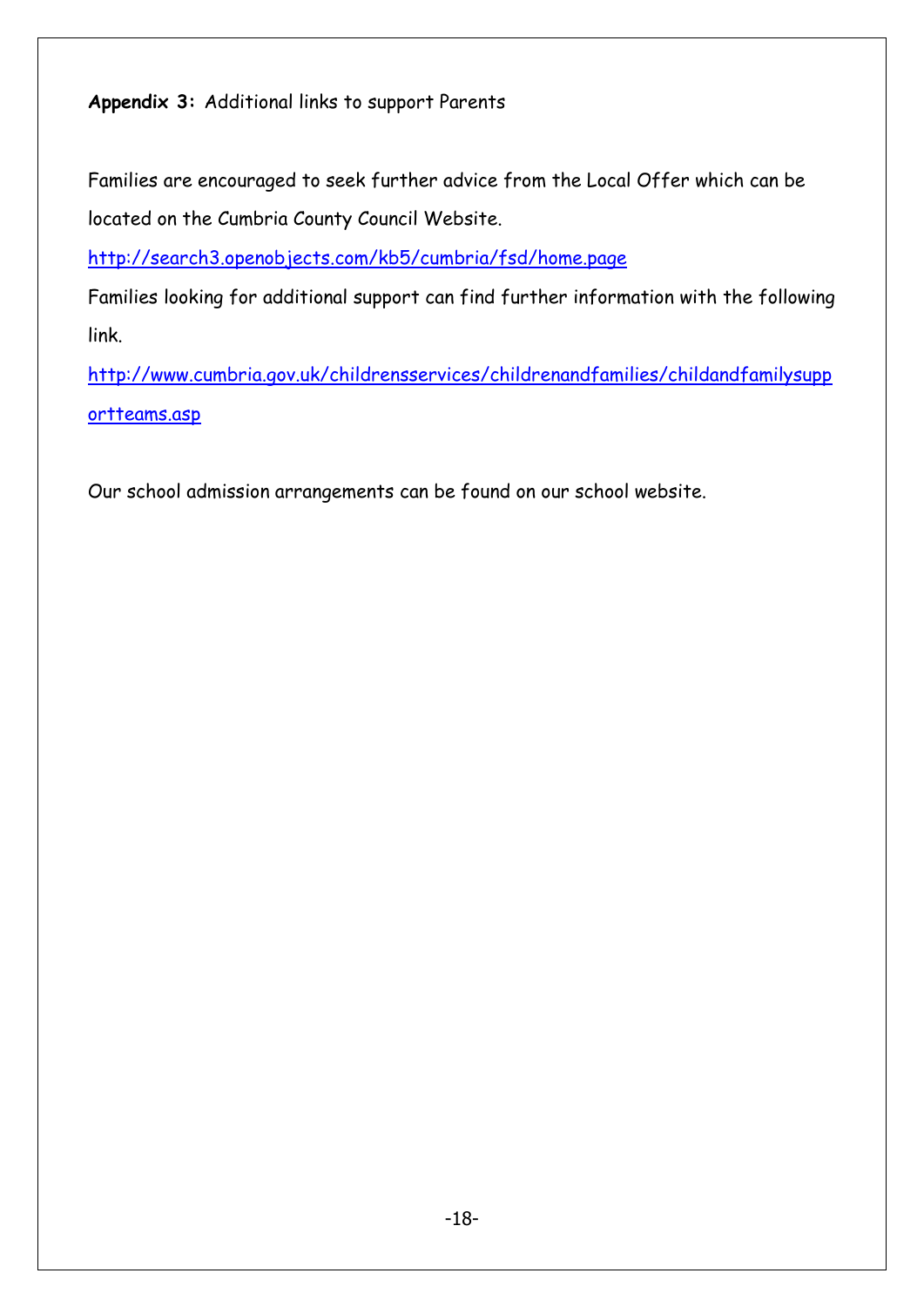# **Assisting Children with Medical Needs Policy Bowness on Solway Primary School**

#### **Aims**

The aim of this policy is to clarify the school's/parents responsibilities in relation to medicines in school.

#### **Prescription Medicines**

From time to time, children may need to take prescribed drugs during the school day, to treat a condition which is not severe enough to keep them off school or for the treatment of a long term condition such as asthma.

No child will be excluded from school purely as a result of him/her requiring medication, but we believe that parents should be encouraged to help avoid the unnecessary taking of medicines in school by: looking at times when medicines have to be taken to see if the school day can be avoided,

• asking the family doctor to consider the possibility of adjusting medication to avoid school time doses.

#### **Non-Prescription Medicines**

The governors will allow non-prescription medicines to be brought into school if accompanied by a parental/carer consent form. The school will not keep any nonprescription medicines on the premises.

#### **A child under 12 should never be given aspirin, unless prescribed by a doctor.**

If a pupil suffers regularly from acute pain, such as migraine, the parents should authorise and supply appropriate pain killers for their child's use, with written instructions about when the child should take the medication. A member of staff, should supervise the pupil taking the medication and notify the parents, in writing, on the day painkillers are taken.

#### **Long Term Medical Needs Individual Treatment Plans**

It is important for the school to have sufficient information about the medical condition of any pupil with long term medical needs. We therefore need to know about any medical needs before a child starts school, or when a pupil develops a condition. For pupils who attend hospital appointments on a regular basis, special arrangements may also be necessary. It is often helpful for a school to draw up a written health care plan for such pupils, involving the parents and relevant health professionals. This can include:

details of a pupil's condition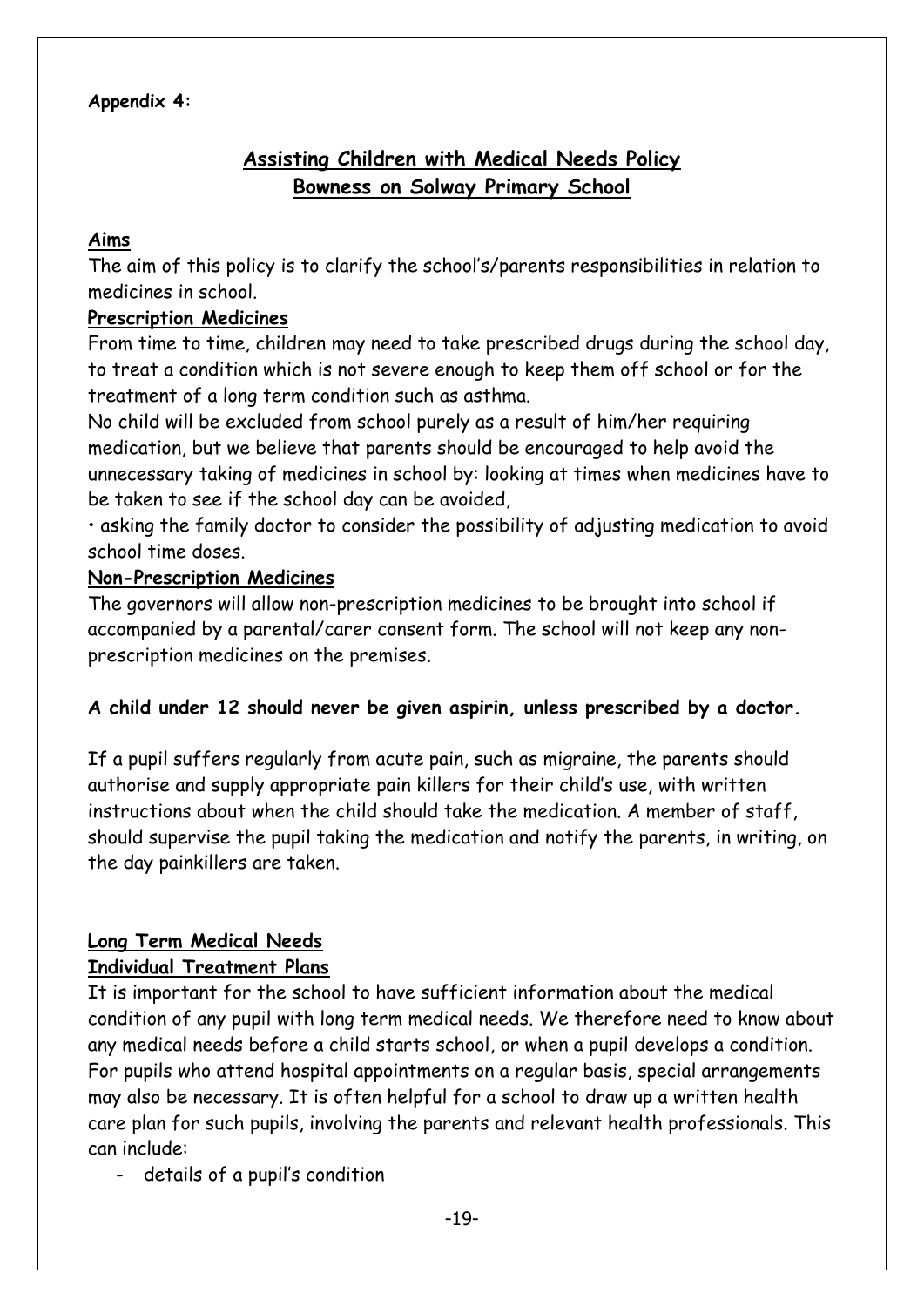**0**\_ special requirements e.g. dietary needs, pre-activity precautions

- **0**\_ name of the medication and any side effects
- **0**\_ what to do, and who to contact in an emergency
- the role the school can play
- reasons for the medication
- when the medication should be taken
- how the medicine should be taken
- who will administer it
- any special storage arrangements

The school will ensure that the plan is known by, and available to staff, and will keep it monitored and reviewed on a regular basis.

All children using inhalers will be given a Health Care Plan.

• Teacher to have a copy of children in their class

#### **When will staff administer medicine?**

- It is the responsibility of the Head Teacher that staff administering medicines are trained appropriately.
- When any medication is brought into school with permission and details of dosage and taking time must be completed and signed by the parents/carers of the child concerned

#### **Who will administer medicine?**

- Staff who administer medicine are trained to do so and are responsible for recording this appropriately.
- Any member of staff giving medicine to a young person must check: The young person's name; Written instructions provided on the prescription label; Prescribed dose; Expiry date.

## **Where will medicines be stored?**

All medicines are to be stored safely, in their original containers and in accordance with their storage instructions. Medicines such as cough medicine should be kept in a refrigerator away from the children. Inhalors and other medicines should be readily available should a child need to use it. Off-site this will be especially considered as part of the risk assessment process for educational visits.

## **Refusing medication**

If pupils refuse to take medication, school staff will not force them to do so. The school will inform the child's parents as a matter of urgency. If necessary, the school will call the emergency services.